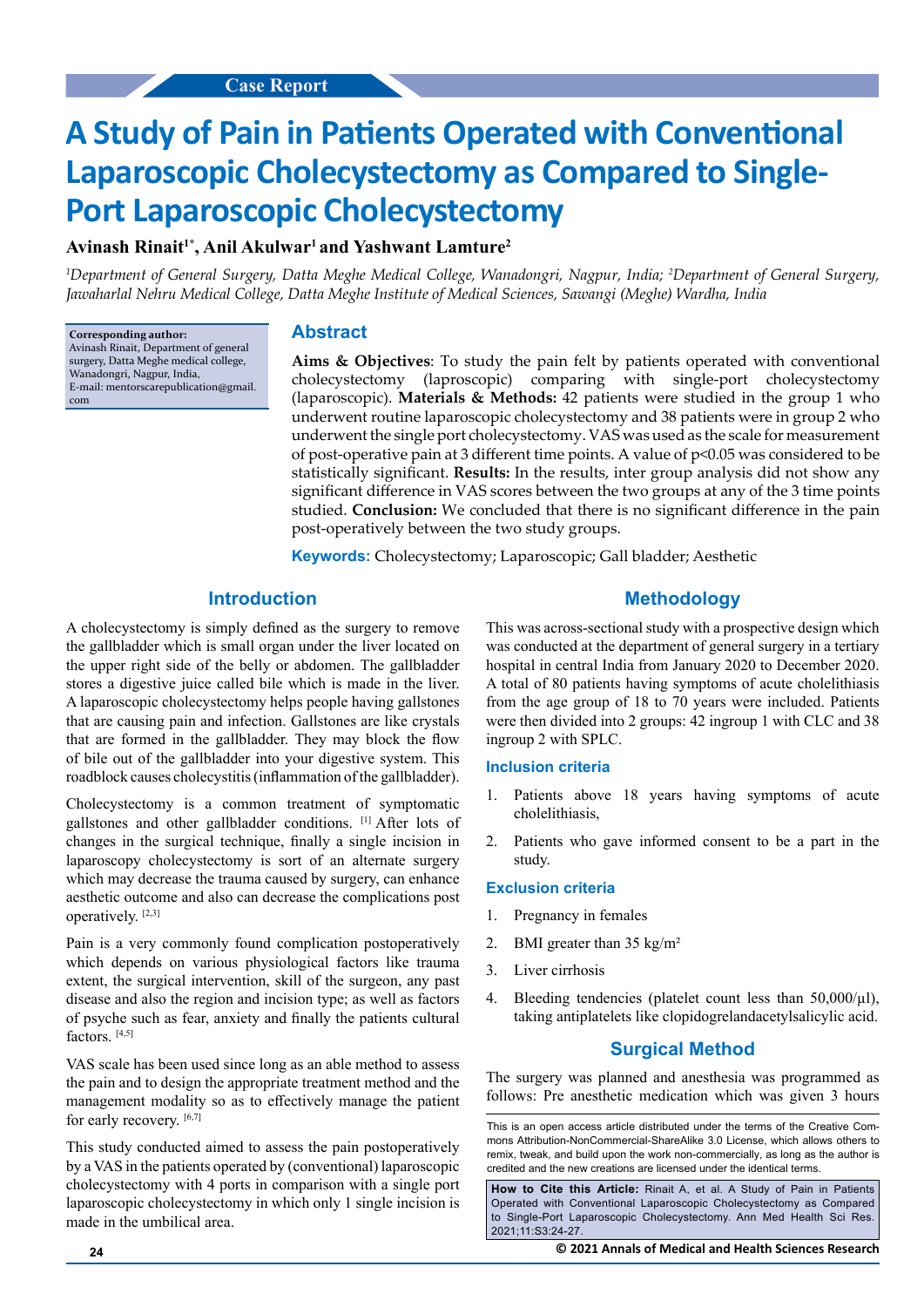Rinait A, et al.: A Study of Pain in Patients Operated with Conventional Laparoscopic Cholecystectomy as Compared to Single-Port Laparoscopic Cholecystectomy

| <b>Characteristic</b> | Group 1<br><b>CLC</b> | Group 2<br><b>SPLC</b> | P value         |
|-----------------------|-----------------------|------------------------|-----------------|
| Heights (m)           | $1.52 \pm 0.06$       | $1.57 \pm 0.05$        | 0.022           |
| <b>BMI</b>            | $26.92 \pm 5.51$      | $23.51 \pm 2.62$       | Not significant |
| Weights (kg)          | $68.41 \pm 15.66$     | $63.80 \pm 8.62$       | Not significant |
| Ages in years         | $37.37 \pm 10.71$     | $33.20 \pm 9.50$       | Not significant |

| Visual analogue scale | <b>Groups</b> | Median | Mean            | P value |
|-----------------------|---------------|--------|-----------------|---------|
|                       | Group 1       | 4.05   | $3.62 \pm 2.37$ | 0.817   |
| Time point 1          | Group 2       | 3.05   | $3.50 \pm 1.71$ |         |
|                       | Group 1       | 3.25   | $3.72 \pm 2.41$ | 0.422   |
| Time point 2          | Group 2       | 2.65   | $3.12 \pm 2.56$ |         |
|                       | Group 1       | 2.1    | $2.32 \pm 1.84$ | 0.965   |
| Time point 3          | Group 2       | 2.1    | $2.2 \pm 1.74$  |         |

| Table 3: Intragroup comparison of the VAS scores. |            |            |  |  |
|---------------------------------------------------|------------|------------|--|--|
|                                                   | Group 1    | Group 2    |  |  |
| $T1 \times T2$                                    | $P=0.757$  | $P=0.548$  |  |  |
| $T1 \times T3$                                    | $P=0.006*$ | $P=0.007*$ |  |  |
| $T2 \times T3$                                    | $P=0.001*$ | $P=0.225$  |  |  |

prior to surgery. Conventional cholecystectomy (laparoscopic). Patient to be positioned in a dorsal horizontal position on the OT table and was given general anesthesia. Pneumoperitoneum was created using a pressure of about 12 mmHg. In both the procedures same conditions were kept. The difference laid in the surgical technique in which in the single port method only one port *i.e.* the SILS port was introduced into the abdomen through a trans-umbilical horizontal incision of 2 cm. VAS was used as the tool for the Pain measurement which was done as planned at 3 different time points: T1-6 h, T2-12 h, and T3-24 h.

### **Results**

A total of 80 patients were studied. Group 1 had 42 patients and group 2 had 38 patients. Height of the patient showed significant difference between the 2 groups (p=0.021). Among the 2 groups, 6 (14.2%) patients in the group 1 and 12 (31.5%) in group 2 were smokers [Table 1].

The pain scores when compared between the 2 groups showed that they were lower in the group 2 at T1 and T2, while the values matched at T3. The intergroup analysis however revealed no significant difference in VAS scores between the 2 groups at any of the 3 time points [Table 2].

VAS scores when compared between the 2 groups, we found a significant decrease in the scores intragroup between  $T2 \times T3$ and T1  $\times$  T3 for group 1 and between T1  $\times$  T3 for group 2 (p  $\leq$ 0.05) [Table 3].

#### **Discussion**

Over the ages there has been a dramatic change in the area of surgery. Sushrut was the father of surgery as per our ancient Indian texts so taking that thing into consideration many people have started thinking that our ancient medicine can surpass modern medicine but it's actually not like that. People are alive today only because of the modern medicine otherwise in ancient times people had many children as many often died young by simple easily preventable infections. The local herbs and indigenous medicines were always there but it could not help in curing the patients of the simple infections hence there was a need of modern medicine.

Likewise after Vesalius the father of anatomy dissected the human body and found out the correct anatomy, the world actually knew how organs work and how removal of a bad organ can save the life of the patient. Thus the branch of surgery erupted which was mainly dealing with removal of bad or infected parts out of the body to save the rest of the body.

Gall bladder too has historical importance as the bile is called as pitta and it is a composition of many branches of traditional medicine. The function of bile and the actual function of gall bladder were however studied only by the modern surgeons. Later newer and newer techniques were developed and thus came the branch of laparoscopy. Laparoscopy essentially involves a laparoscope which is an endoscope which is inserted inside the abdominal cavity after creating a pneuperitoneum and the inside is visualised on the computer monitor and then using the ports, scissors, cautery etc. are also introduced inside making minimum scars and the diseases organ is carefully removed. As the incision is very less, blood loss is very less and visuals on the monitor make the complications less likely than the conventional open surgery. More advancement into the laparoscopic surgery has been tried since many years. Some are good while some have not found to be better. Our study is just like this matter. Laparoscopic cholecystectomy is defined as a minimally invasive surgery to remove the gallbladder. It is for people when gallstones cause inflammation, pain or infection. The surgery comprises of a few small incisions, and most people go home the same day and soon return to normal activities. Any surgery may cause pain which may later affect a patient's recovery.[8]There are various modes of assessment of pain postsurgery. This pain assessment definitely aids in improving the pain management. [9-11] White et al. [12] in their study found that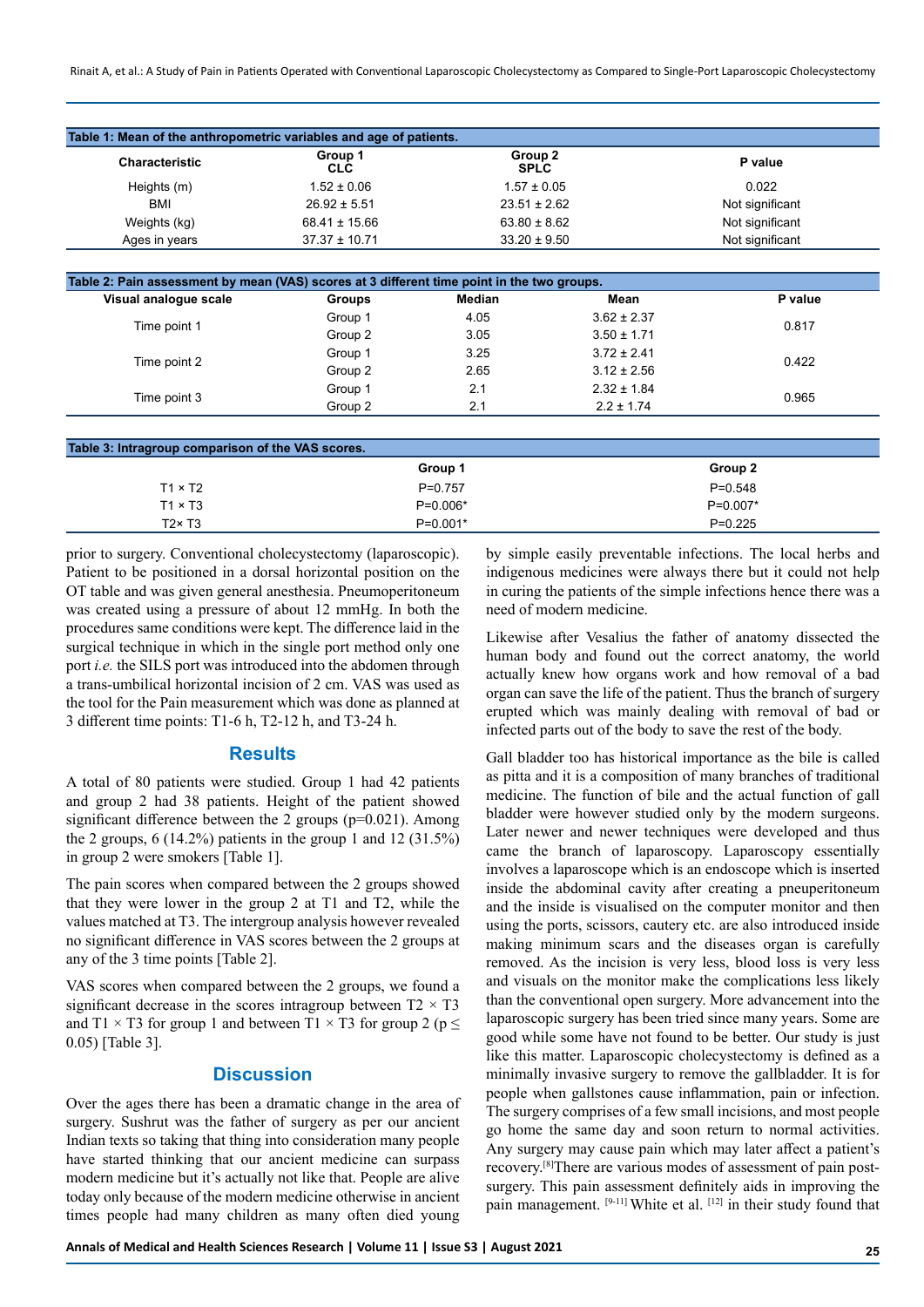the relationship between types of surgical method and duration/ intensity of postoperative pain was significant. Studies have reported lower levels of pain in mini-laparoscopy as compared to laparoscopy. [13] Howeverinconclusive nature of most studies was consistent. [14] Cauet et al. [15] in his study of 346 patients found that in the first 24 hrs after the surgery there was a prevalence of severe pain in 43.4% of the patients. Shrey et al. compared intraperitoneal ropivacaine and bupivacaine for postoperative analgesia in laparoscopic cholecystectomy. [16] Related studies were reported by Kailuke et al. [17] Ladke et al. [18] Nayak et al. [19] and Rallabhandi et al. [20] Relevant studies from literature on related aspects were reviewed. [21-26]

So eventually people may come and go and may discover newer and newer methods to make world a beautiful place to live in but the ultimate truth is that not all newer things are better and sometimes just for the sake of good times we have to stick up to the old classical surgical techniques like laparascopy instead of worrying too much about the aesthetic appeal and concentrate more on the surgery instead. Thus our study was a revolutionary study which stated that no matter how never the technique is and how good it looks, when it comes to operation there is nothing which can beat the good old laparoscopic cholecystectomy using 4 ports.

## **Conclusion**

The present study concluded that though there is some cosmetic benefit but there is no significant difference in pain postoperatively observed between the single port cholecystectomy and conventional cholecystectomy.

#### **References**

- 1. Abraham S, Rivero HG, Erlikh IV, Griffith LF, Kondamudi VK. Surgical and nonsurgical management of gallstones. Am Fam Physician. 2014;89:795-802.
- 2. Matsui Y, Yamaki S, Hirooka S, Yamamoto T, Yanagimoto H, Satoi S, et al. Evaluation of relative criteria for single-incision laparoscopic cholecystectomy. Asian J Surg. 2016;41:216-221.
- 3. Wennmacker S, Lamberts M, Gerritsen J, Roukema JA, Westert G, Drenth J, et al. Consistency of patient-reported outcomes after cholecystectomy and their implications on current surgical practice: A prospective multicenter cohort study. Surg Endosc. 2017;31:215-224.
- 4. Chong JU, Lee JH, Yoon YC, Kwon KH, Cho JY, Kim SJ, et al. Influencing factors on postoperative hospital stay after laparoscopic cholecystectomy. Korean J Hepatobiliary Pancreat Surg. 2016;20:12-16.
- 5. Onaka H, Ishikawa M, Mizuguchi Y, Uchida E, Sakamoto A. Evaluation of postoperative pain control and quality of recovery in patients using intravenous patient-controlled analgesia with fentanyl: A prospective randomized study. J Nippon Med Sch. 2016;83:158-166.
- 6. Colliver J, Wang A, Joss B, Ebert J, Koh E, Breidahl W, et al. Early postoperative repair status after rotator cuff repair cannot be accurately classified using questionnaires of patient function and isokinetic strength evaluation. J Shoulder Elbow Surg. 2016;25:536-542.
- 7. Beck C, Eakin J, Dettorre R, Renton D. Analysis of perioperative factors and cost comparison of single-incision and traditional multi-incision laparoscopic cholecystectomy. Surg Endosc. 2013;27:104-108.
- 8. Schwenkglenks M, Gerbershagen HJ, Taylor RS, Pogatzki ZE, Komann M, Rothaug J, et al. Correlates of satisfaction with pain treatment in the acute postoperative period: Results from the international PAIN OUT registry. Pain. 2014;155:1401-1411.
- 9. Guller U, Hervey S, Purves H, Muhlbaier LH, Peterson ED, Eubanks S, et al. Laparoscopic *vs.* open appendectomy: Outcomes comparison based on a large administrative database. Ann Surg. 2004;239:43-52.
- 10. Saia M, Mantoan D, Buja A, Bertoncello C, Baldovin T, Callegaro G, et al. Time trend and variability of open *vs.* laparoscopic cholecystectomy in patients with symptomatic gallstone disease. Surg Endosc. 2013;27:3254-3261.
- 11. White PF, Kehlet H. Improving postoperative pain management: What are the unresolved issues?. Anesthesiology. 2010;112:220-225.
- 12. Mamazza J, Schlachta CM, Seshadri PA, Cadeddu MO, Poulin EC. Needlescopic surgery: A logical evolution from conventional laparoscopic surgery. Surg Endosc. 2001;15:1208-1212.
- 13. Look M, Chew SP, Tan YC, Liew SE, Cheong DM, Tan JC, et al. Post-operative pain in needlescopic *vs.* conventional laparoscopic cholecystectomy: A prospective randomised trial. J R Coll Surg Edinb. 2001;46:138-142.
- 14. Caumo W, Schmidt AP, Schneider CN, Bergmann J, Iwamoto CW, Adamatti LC, et al. Preoperative predictors of moderate to intense acute postoperative pain in patients undergoing abdominal surgery. Acta Anaesthesiol Scand. 2002;46:1265-1271.
- 15. Sommer M, de Rijke JM, van Kleef M, Kessels AG, Peters ML, Geurts JW, et al. The prevalence of postoperative pain in a sample of 1490 surgical inpatients. Eur J Anaesthesiol. 2008;25:267-274.
- 16. Shruti S, Singam A, Latwal BS, Nagpure P, Ayushma. A comparative study of intraperitoneal ropivacaine and bupivacaine for postoperative analgesia in laparoscopic cholecystectomy. J Evol Med Dent Sci. 2020; 9:200-205.
- 17. Kailuke, Manoharrao R, Bhavitha V, Sudhir NS. Laparoscopic appendicectomyina 26-weeks parturient. J Evol Med Dent Sci. 2020;9:1964-1966.
- 18. Ladke AB, Palaskar AP, Bhivsane VR. Parasitic fibroid: Complication of post-laparoscopic morcellation. J Obstet Gynaecol India. 2020;71:207-209.
- 19. Nayak SR, Yeola MP, Nayak SR, Kamath K, Raghuwanshi PS. Role of focused assessment with sonography for trauma in the assessment of blunt abdominal trauma: A review. J Evol Med Dent Sci. 2021;10:45-50.
- 20. Saranya R, Chakole V, Singam A, Verma N, Modak A, Taksande K, et al. Evaluation of transdermal fentanyl patch as pre-emptive analgesia for improvement of postoperative pain relief in patients undergoing major abdominal surgeries under general anaesthesia. J Evol Med Dent Sci. 2020;9:3556-3559.
- 21. Singh RK, Vaidya SV, Patwa PA, Mishra GV, Lakhkar B. Unorthodox display of nephroblastoma with abdominal pain and distention. J Evol Med Dent Sci. 2020;9:3588-3591.
- 22. Vaidya VP, Lamture YR, Ramteke H, Mundada A, Gajbhiye V, Yeola M. Migration of abdominal pain: An effective tool to identify appendicitis and the only parameter to screen. J Evol Med Dent Sci. 2020;9:2329-2333.
- 23. Wanjari AK, Deshmukh AJ, Tayde PS, Lonkar Y. Midgut malrotation with chronic abdominal pain. N Am J Med Sci. 2020;4:196-198.
- 24. Tejas DS, Sanjot N. Postsurgical analgesic efficacy of epidural nalbuphine in lower abdominal surgeries. J Evol Med Dent Sci. 2020;9:216-222.